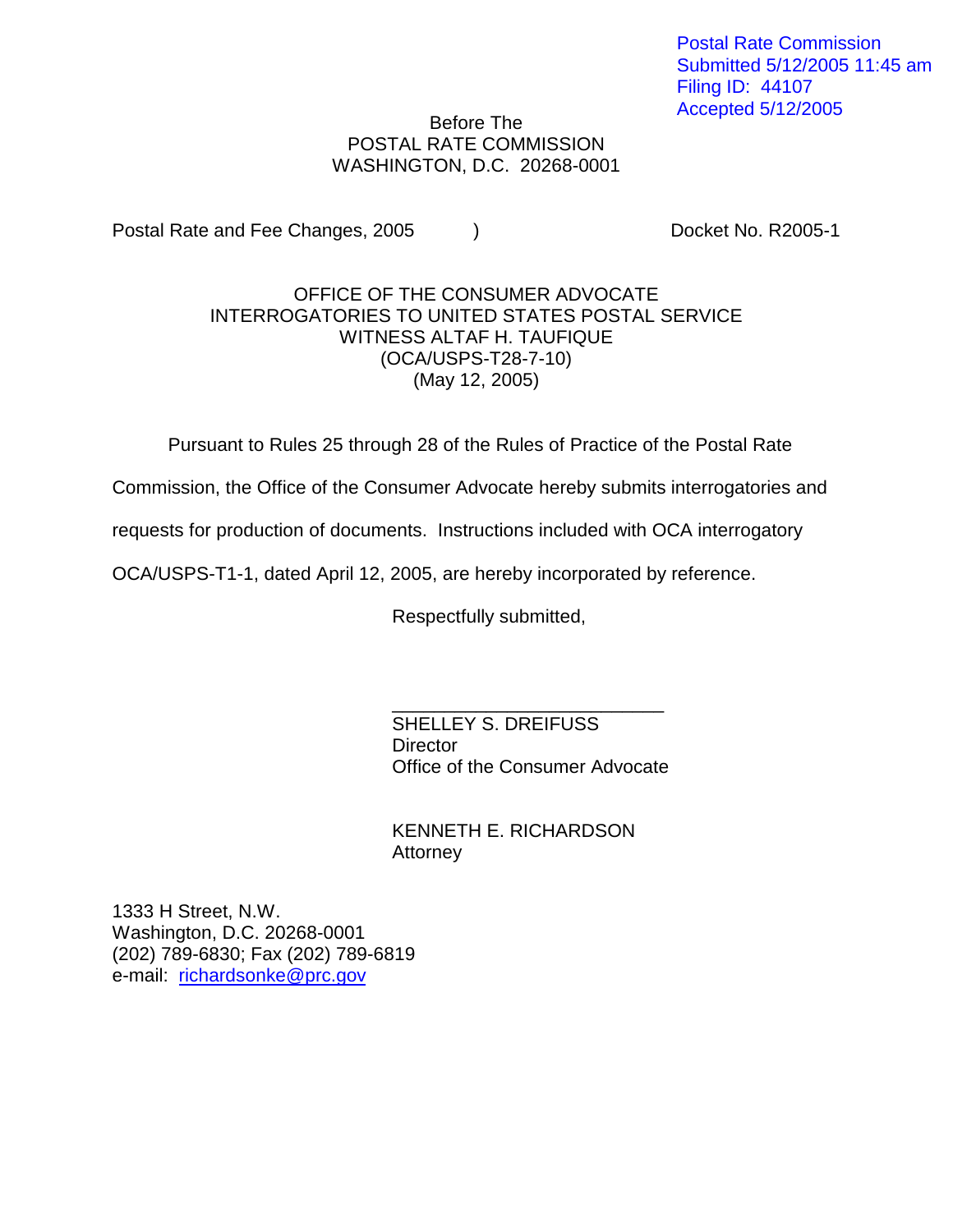OCA/USPS-T28-7. Please refer to USPS-LR-K-115, worksheet "SS-28 Registered Mail," and cell "AA20," which shows for FY 2004 "Domestic Fees" of \$52,794,628. Please confirm that for FY 2004 Domestic Fees from Registered Mail transactions, excluding Handling Charges, with and without insurance should be \$52,794,754, as shown in the table below. If you do not confirm, please explain and show all calculations reconciling the difference.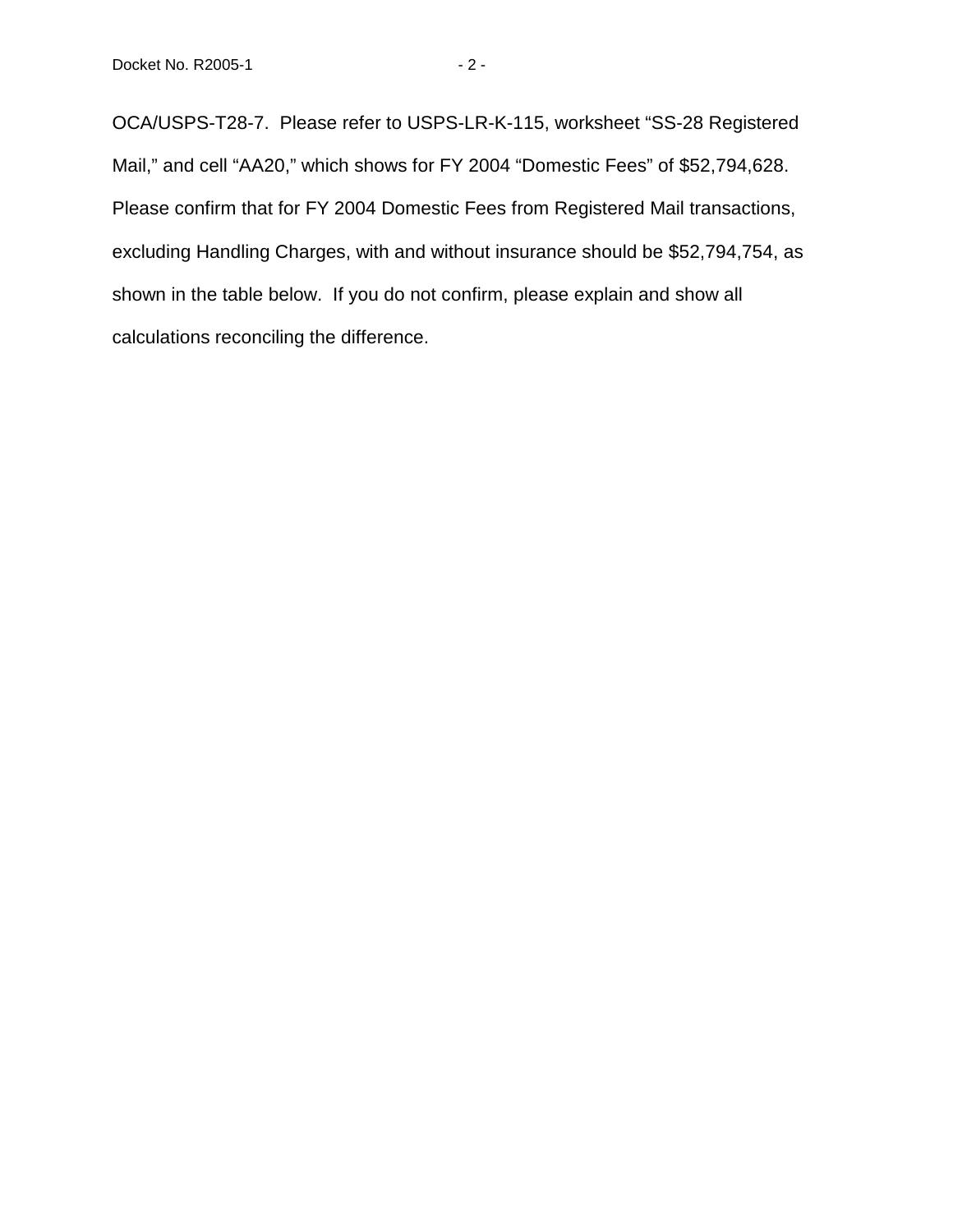|                                        |                                 |              | <b>REGISTRY MAIL</b>        |                       |                     |              |
|----------------------------------------|---------------------------------|--------------|-----------------------------|-----------------------|---------------------|--------------|
|                                        |                                 |              | GOVERNMENT FISCAL YEAR 2004 |                       |                     |              |
|                                        |                                 |              |                             |                       |                     |              |
|                                        |                                 |              |                             |                       |                     |              |
| Value Up To                            | <b>Without Postal Insurance</b> |              |                             | With Postal Insurance |                     |              |
|                                        |                                 |              |                             |                       |                     |              |
| Domestic                               | Fee                             | Transactions | Revenue                     | Fee                   | <b>Transactions</b> | Revenue      |
|                                        |                                 |              |                             |                       |                     |              |
| \$100                                  | \$7.50                          | 1,659,547    | \$12,446,604                | \$8.00                | 398,244             | \$3,185,954  |
| 500                                    |                                 |              |                             | \$8.85                | 506,413             | \$4,481,759  |
| 1,000                                  |                                 |              |                             | \$9.70                | 412,720             | \$4,003,385  |
| 2,000                                  |                                 |              |                             | \$10.55               | 527,119             | \$5,561,108  |
| 3,000                                  |                                 |              |                             | \$11.40               | 292,745             | \$3,337,296  |
| 4,000                                  |                                 |              |                             | \$12.25               | 168,698             | \$2,066,549  |
| 5,000                                  |                                 |              |                             | \$13.10               | 260,884             | \$3,417,579  |
| 6,000                                  |                                 |              |                             | \$13.95               | 127,123             | \$1,773,363  |
| 7,000                                  |                                 |              |                             | \$14.80               | 49,217              | \$728,404    |
| 8,000                                  |                                 |              |                             | \$15.65               | 50,380              | \$788,443    |
| 9,000                                  |                                 |              |                             | \$16.50               | 54,256              | \$895,227    |
| 10,000                                 |                                 |              |                             | \$17.35               | 62,602              | \$1,086,146  |
| 11,000                                 |                                 |              |                             | \$18.20               | 29,719              | \$540,893    |
| 12,000                                 |                                 |              |                             | \$19.05               | 31,972              | \$609,063    |
| 13,000                                 |                                 |              |                             | \$19.90               | 19,754              | \$393,101    |
| 14,000                                 |                                 |              |                             | \$20.75               | 11,381              | \$236,151    |
| 15,000                                 |                                 |              |                             | \$21.60               | 35,344              | \$763,436    |
| 16,000                                 |                                 |              |                             | \$22.45               | 9,707               | \$217,915    |
| 17,000                                 |                                 |              |                             | \$23.30               | 8,606               | \$200,516    |
| 18,000                                 |                                 |              |                             | \$24.15               | 19,771              | \$477,470    |
| 19,000                                 |                                 |              |                             | \$25.00               | 7,394               | \$184,843    |
| 20,000                                 |                                 |              |                             | \$25.85               | 61,474              | \$1,589,110  |
| 21,000                                 |                                 |              |                             | \$26.70               | 3,470               | \$92,659     |
| 22,000                                 |                                 |              |                             | \$27.55               | 8,349               | \$230,022    |
| 23,000                                 |                                 |              |                             | \$28.40               | 3,141               | \$89,208     |
| 24,000                                 |                                 |              |                             | \$29.25               | 9,907               | \$289,791    |
| 25,000                                 |                                 |              |                             | \$30.10               | 103,281             | \$3,108,762  |
|                                        |                                 |              |                             |                       |                     |              |
|                                        |                                 | 1,659,547    | \$12,446,604                |                       | 3,273,672           | \$40,348,150 |
| TOTAL TRANSACTIONS W AND W/O INSURANCE |                                 |              |                             |                       | 4,933,219           |              |
| TOTAL DOMESTIC FEE REVENUE             |                                 |              |                             |                       |                     | \$52,794,754 |

OCA/USPS-T28-8. Please refer to USPS-LR-K-115, and the worksheet "SS-28

Registered Mail."

a. For Fiscal Year (FY) 2001, 2002, and 2003, please provide for Registered

Mail the number of transactions covered by postal insurance at each level of

value.